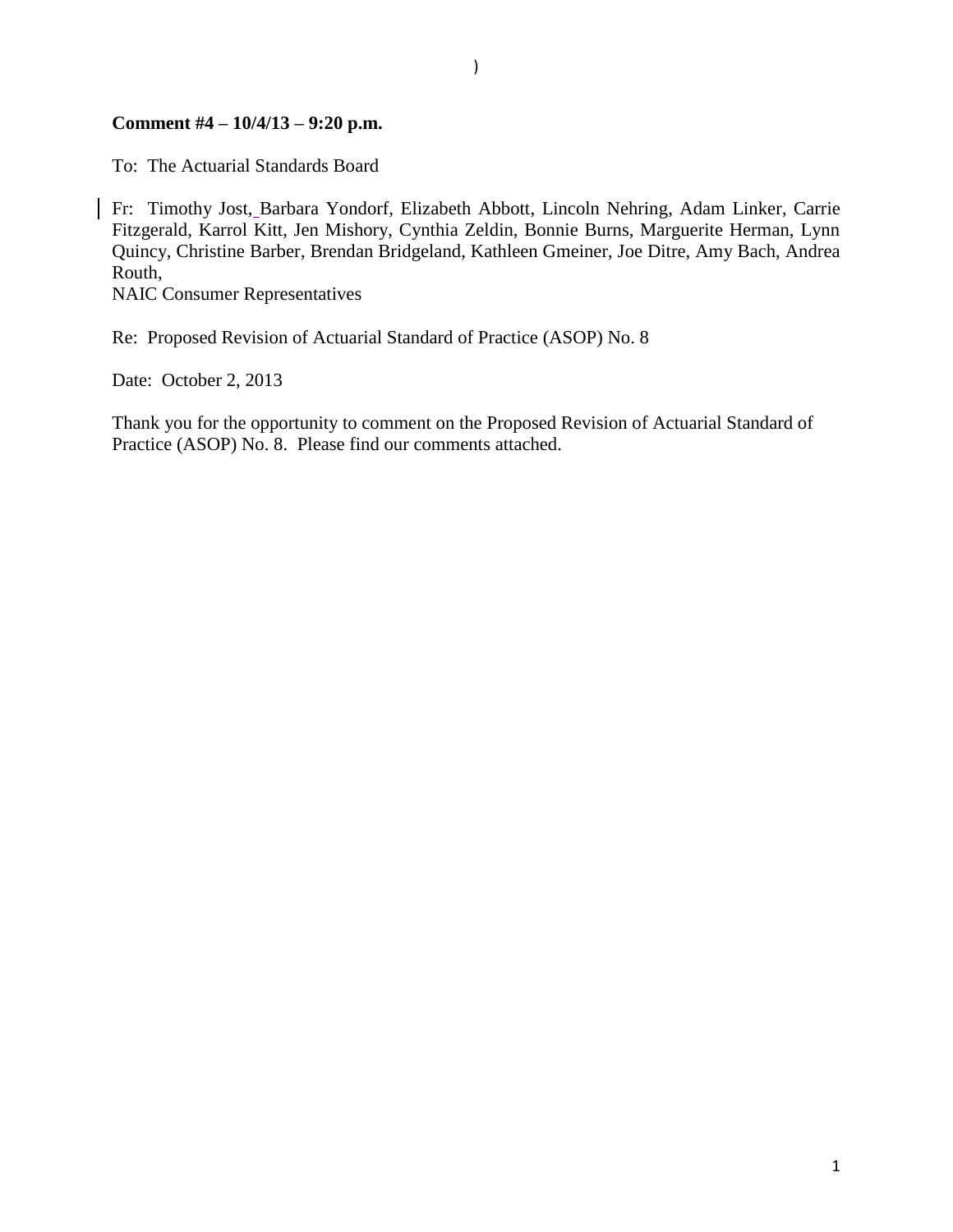#### NAIC CONSUMER REPRESENTATIVE COMMENTS ON ASOP 8 DRAFT

#### Section 1.1 – Purpose:

This sentence refers to "performing professional services with respect to preparing or reviewing required regulatory filings related to rates or financial projections." In Section 1.2 a sentence states "This standard is not meant to provide a complete set of recommended practices for the determination of health rates, financial projection entries, or **other numerical information** required to be included in health filings." (emphasis added)

These sentences appear to be inconsistent. Does this ASOP apply only to "regulatory filings related to rates or financial projections" or does it also apply to "other numerical information required to be included in health filings"? If the latter, what other numerical information would be included (e.g. actuarial value calculations)?

#### Section 1.2 – Scope:

Reference to section 2.5 should be 2.4

It is unclear why the guidance in ASOP 8 is not applicable for filings dealing with "Compliance with Statutory and Regulatory Requirements for the Actuarial Certification of Small Employer Health Benefit Plans"

A sentence states "This standard is **not meant to provide a complete set of recommended practices** for the determination of health rates, financial projection entries, or other numerical information required to be included in health filings." (emphasis supplied) This qualification weakens the application of the ASOP and appears to allow for much different practices to be used than those set forth in the ASOP. What recommended practices have been omitted or should supplement those recommended in ASOP No. 8?

The last sentence says, "If the actuary departs from the guidance set forth in this standard in order to comply with applicable law (statutes, regulations and other legally binding authority), or for any other reason the actuary deems appropriate, the actuary should refer to section 4." However, explicit disclosure of such a departure is not included in section 4. We recommend adding the following to section 4.1: "k. in all instances where, and the reasons that, the filing actuary departed from the guidance set forth in this standard in order to comply with applicable law (statutes, regulations and other legally binding authority), or for any other reason the actuary deemed appropriate."

#### Section 2.1 – Filing Actuary:

It could be interpreted that this definition only applies to the actuary(ies) who are ultimately responsible for the filing. We believe that this should apply to any actuary who worked in any way on the filing.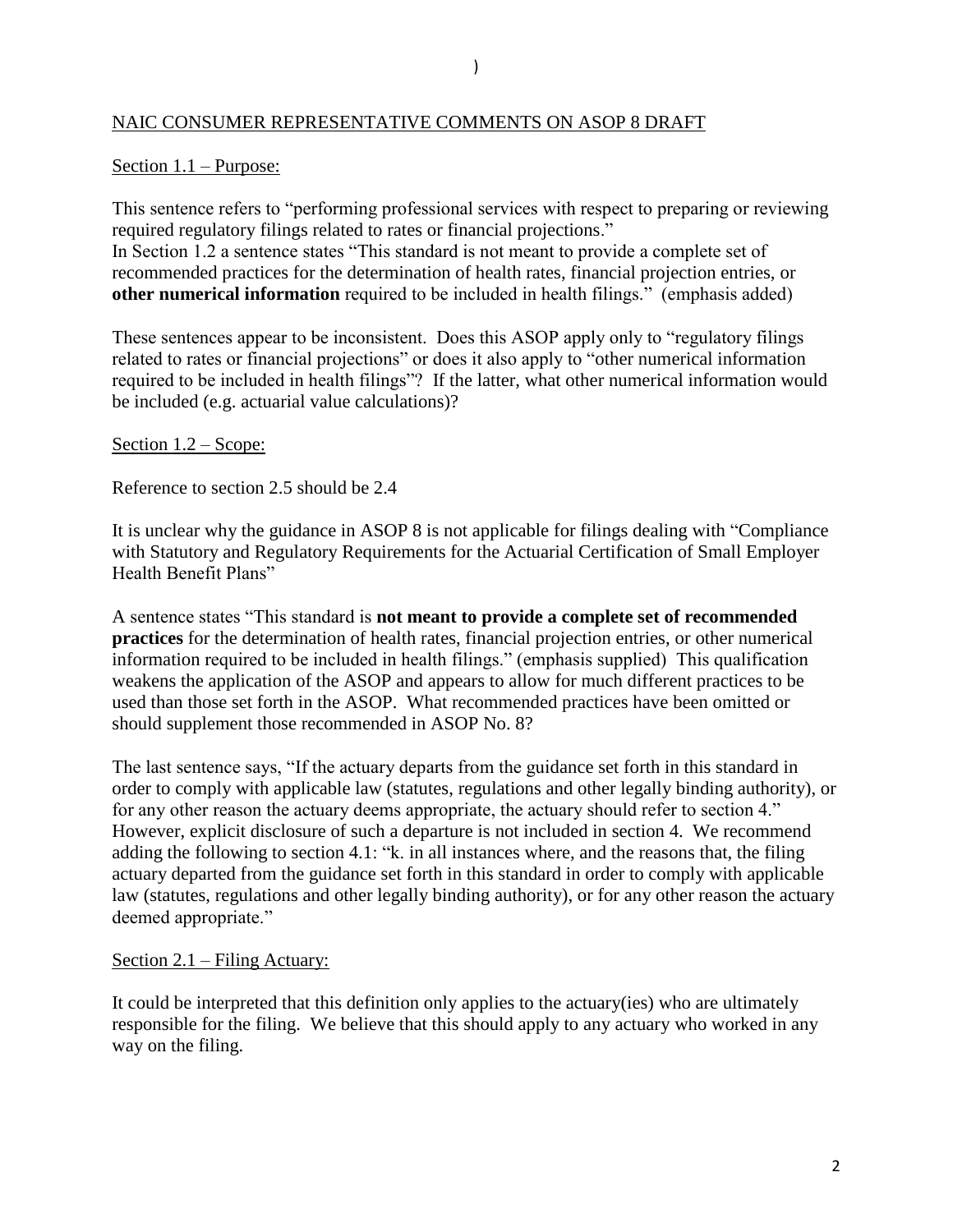It is not clear what would constitute a "peer review". A definition of what constitutes a peer review would be helpful.

This refers to work "on behalf of a health plan issuer". There is no definition of "health plan issuer". Perhaps it should refer to "health plan entity" to be consistent with the definition in Section 2.5.

Reference to section 2.9 should be 2.7

# Section 2.2 – Financial Projection:

The phrase "applicable law" appears in this definition and elsewhere. However, at other places in the ASOP there is a reference to "applicable law or regulation" (Section 3.12.3). This could be interpreted to mean that "applicable law" and "regulation" are different concepts. Sections 1.2 and 4.1.h parenthetically indicate that "applicable law" includes "statutes, regulations, and other legally binding authority". We believe this should be included as a fundamental definition and then reference can be consistently made in the ASOP to "applicable law" which would include the broader definition. Another inconsistency is that sometimes instead of "applicable law" reference is made only to "law" (Section 3.9)

## Section 2.3 – Health Benefit Plan:

The reference to "whether on a reimbursement, indemnity, or service benefit basis" should be expanded to "whether on a reimbursement, indemnity, service benefit or other basis" to reflect possibly that other mechanisms may be used, such as capitation or bundled payment systems.

# Section 2.4 – Health Filing:

Another item that should be added to the list of rate or benefit filings is "determinations of the actuarial value or actuarial equivalence."

### Section 2.5—Health Plan Entity

What is the definition of a "health benefit plan sponsor"?

### Section 2.6 – Regulatory Benchmark:

It could be made clearer that the specific quantities referenced (loss ratio or capital ratio) are illustrative examples only. Possible rephrasing could be:

"Regulatory Benchmark – A measurement which may be used by the regulatory authority in evaluating a health filing. Possible benchmarks include, but are not limited to, the loss ratio, a capital ratio, or actuarial value."

### Section 3.1 – Introduction: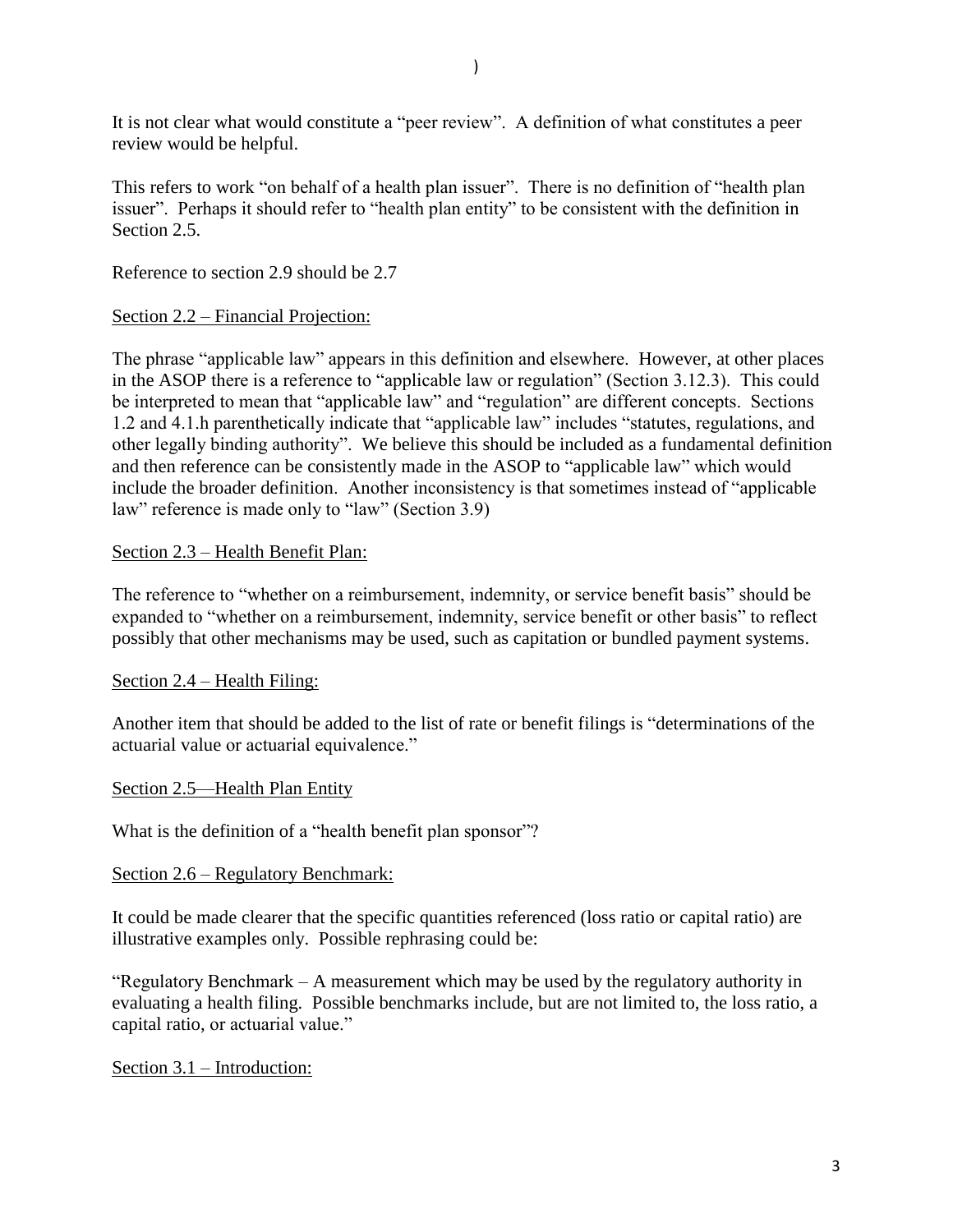The phrase "thus giving the actuary **significant** discretion to exercise professional judgment" (emphasis added) appears to make a distinction between "discretion" and "significant discretion". What is the reason for including the word "significant" as a modifier to "discretion"? The use of the modifier would appear to give the actuary a greater degree of latitude than simply indicating that the actuary has discretion. If there are levels or gradations or circumstances in which additional discretion can be exercised, these differences should be more precisely defined. We believe that, for the most part, it is desirable for the actuary who is allowed a certain amount of discretion to be able to describe the basis for that variability or the provision for the exception and the basis for it. We question whether "significant discretion" is equivalent to "unfettered discretion" which is not always defined, annotated, or explained sufficiently to establish whether or not good actuarial judgment is being exercised.

For clarity, we recommend adding: "This Section 3 and the following Section 4 provide guidelines for filing actuaries where the law may be silent as well as in other situations where actuaries have discretion to exercise professional judgment in preparing and reviewing filings."

## Section 3.3—Legal and Regulatory Requirements

We recommend editing the second sentence to state: "If the actuary believes applicable law is silent or ambiguous on a relevant issue, **the actuary should disclose this** and should consider obtaining guidance from an appropriate expert." After this sentence, the following sentence should be inserted: **"The name, credentials and qualifications, and guidance received from such an expert should be disclosed."**

### Section 3.4 – Assumptions:

The second sentence states "These assumptions may include" whereas the list of specific assumptions states "The actuary should consider". This appears to be inconsistent. Are these items the actuary "may" consider or "should" consider? ASOP No. 1, section 2.1 draws an important distinction between these terms.

### Section 3.4.4 – Non-Benefit Expenses…:

In the sentence "When estimating the latter amounts, the actuary should consider the health plan entity's own experience when appropriate, reasonably anticipated internal or external future events, inflation, and business plans" it is unclear why the phrase "when appropriate" modifies only "the health plan entity's own experience" as opposed to any of the other items. It would seem that an actuary should take into account all relevant items to the extent those are appropriate to consider. There does not appear to be a reason to single out "the health plan entity's own experience" for special treatment. To the extent an actuary believes that certain data / information is appropriate or not appropriate to rely upon, this should be disclosed and the actuary should be able to support that decision. If this reference to experience is intended to refer to a situation where, for instance, the plan has only a year's experience or is a brand new plan or health insurance issuer (e.g., a co-op), the language should be rewritten to clarify this.

It is unclear why reference is made only to "relevant industry and government studies". Other entities such as academic institutions and public interest groups could also have published relevant studies. The actuary should consider generally known and reasonably available studies,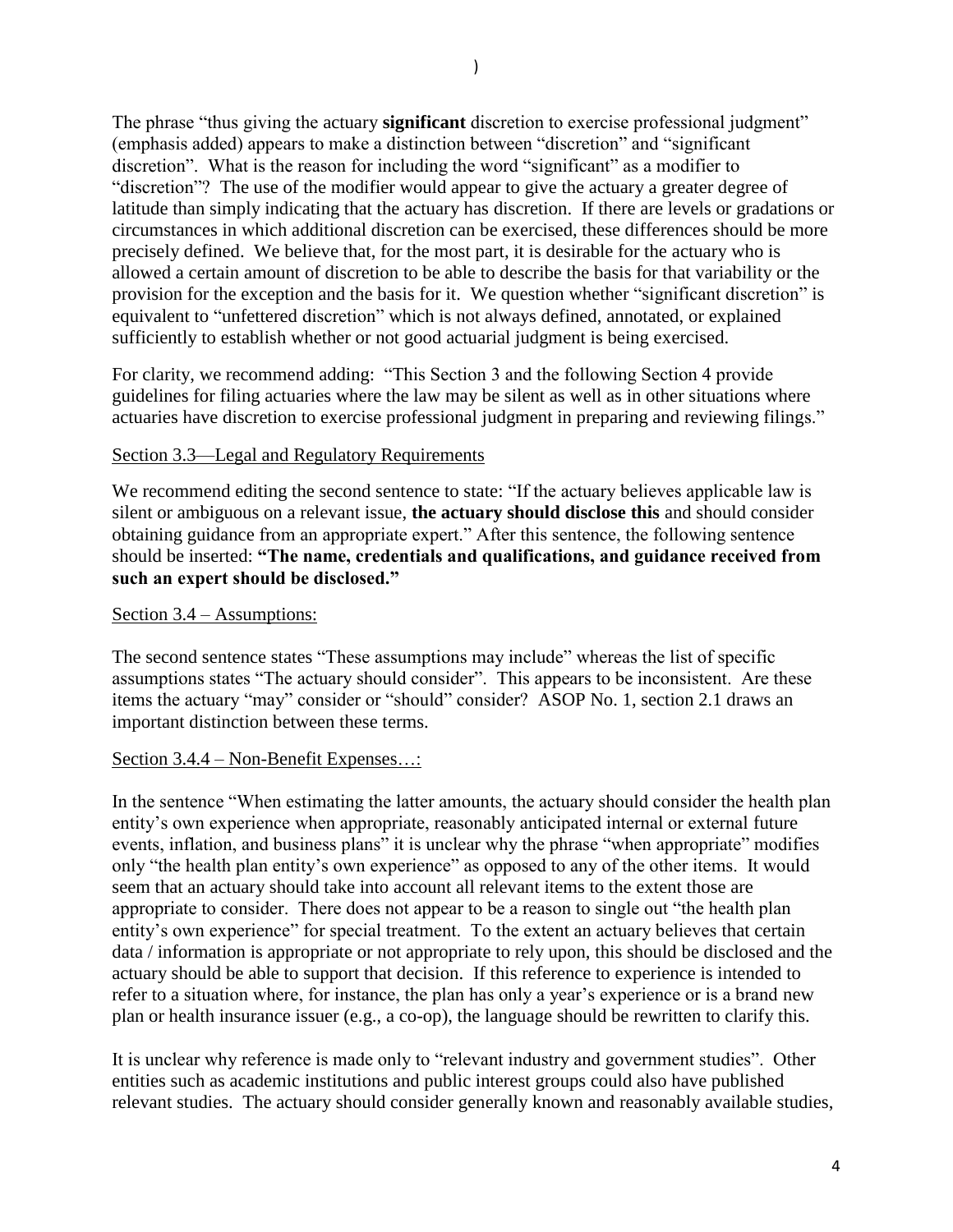as opposed to only "industry and government studies." Also, should relevant studies be subjected to some standard of quality, such as peer review, publication in a refereed journal, or publication by an all payer claims database? We are particularly concerned if any industry study could be considered authoritative.

Furthermore, consideration should be given to the issues of excessive expenses and unreasonable expenses by the health plan entity and the extent to which such expenses are or are not included in the analysis.

# Section 3.4.5 – Investment Earnings and the Time Value of Money:

In the sentence "The actuary should consider whether to reflect investment earnings and the time value of money in the calculations used in the filings" the words "whether to reflect" should be removed. The actuary should be required to consider these factors.

The difference between "rate of investment return" and "discount rate" is not clear. Definitions should be provided for both of these items.

## Section 3.4.6 – Health Cost Trends:

The sentence "When medical expense trends are projected, the actuary should consider detail by service category (for example, inpatient, outpatient, professional, and drug), separated by cost and utilization, if available, credible, and determined by the actuary to improve the accuracy of the calculation used in the filing" is problematic.

The qualifier "if available" can be interpreted in different ways. For example, it could mean (i) that the actuary already has it in his/her possession, (ii) that another person in the health plan entity has the information, (iii) that the information is accessible from the records of the health plan entity or (iv) is available in some other fashion. It should be clarified that available should be interpreted in a broad manner and not just limited to what the actuary already has, and that if the actuary does not have that information but it is reasonably accessible from elsewhere, the actuary should make a reasonable effort to obtain that information.

Does the qualifier "credible" mean that the data need to be 100% credible, or that less than fully credible data could be used to the extent of its credibility. For example, if certain data are 90% credible as opposed to 100% credible, this does not necessarily mean that the actuary should not consider that data. Such data should be relied upon and considered even if it is only partially credible to the extent that it is of value with an annotation regarding its credibility percentage so the data can be evaluated accordingly.

With regard to the phrase "determined by the actuary to improve the accuracy of the calculation used in the filing", it is unclear how the actuary could make that determination until after the detailed trend data have been reviewed and analyzed. After performing that analysis, the actuary can determine whether the detailed loss trend data improve the accuracy of the calculation and whether to use that detailed trend data. But an actuary should not be relieved of having to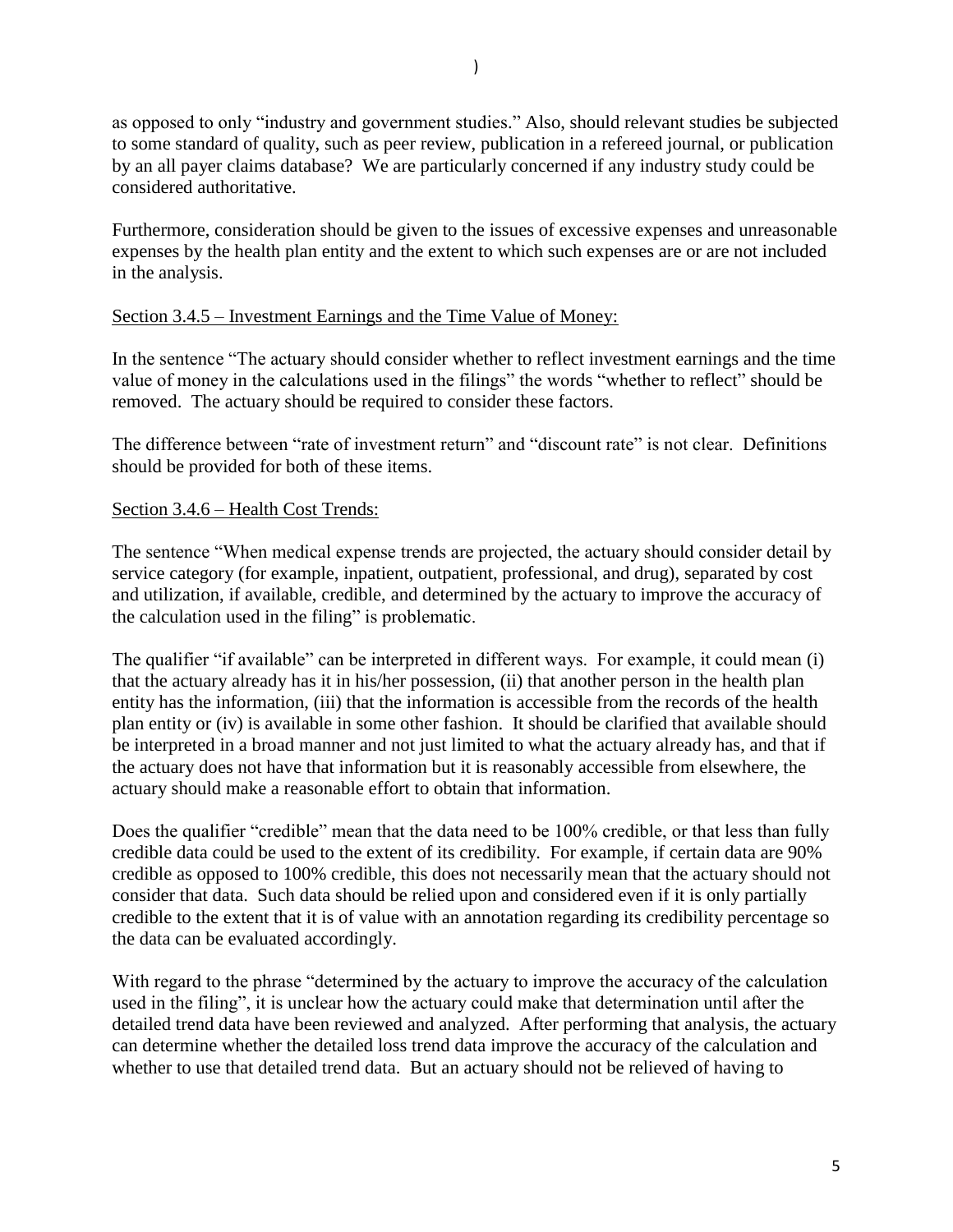evaluate the detailed data because he/she decided a priori that it would not improve the rate calculation.

Other considerations in selecting trends can include:

- $\triangleright$  Impact of higher cost sharing or narrower networks on decreasing utilization
- $\triangleright$  Impact of economic conditions on utilization and unit costs
- $\triangleright$  Impact of cost containment procedures or quality improvement initiatives that have been implemented or could reasonably be implemented on utilization and unit costs
- $\triangleright$  Impact of the specific mechanism used to increase the consumer's share of cost ("out-ofpocket expenses.") There have been documented instances in the health care marketplace and modeling of consumer choices that confirm that an increase in the deductible amount has the most significant impact on the actuarial value.

#### Section 3.4.7 – Expected Financial Results…:

The sentence "When a target return on capital is used, the actuary should consider the relationship between risk and return" could imply that when a procedure other than a target return on capital is used (e.g., loss ratio target), the actuary need not consider the relationship between risk and return. That is incorrect. The actuary should always consider the relationship between risk and return when determining an appropriate "Profit Margin/Surplus Contribution".

Part of that consideration should be consistency between the target return on capital and the investment return on assets. A low value for the assumed investment return on assets implies a lower level of investment risk, which should result in a lower value for the target return on capital.

Furthermore, even if the actuary uses an alternate method, such as a target loss ratio, the actuary should be able to demonstrate that the implied overall profit--taking into account underwriting profit, investment income (including capital gains / losses) and other income-- is a reasonable value.

The sentence "The actuary should consider the adequacy of the profit margin/surplus in relation to current surplus levels" is unclear. Does it mean that if a health care entity has a large surplus level that it can use a lower profit margin because it already has more than sufficient funds? Does it mean that if a health care entity has a large surplus level that it is entitled to a larger dollar profit because it should be allowed to earn the cost of capital on the entire surplus, even if the surplus is inflated and excessive? More explanation is needed about how an actuary should consider this item.

The sentences "The actuary should consider whether provisions for adverse deviation are appropriate to provide a margin for variability and uncertainty in projected health costs. The actuary should consider the cumulative effect of any such provisions built into other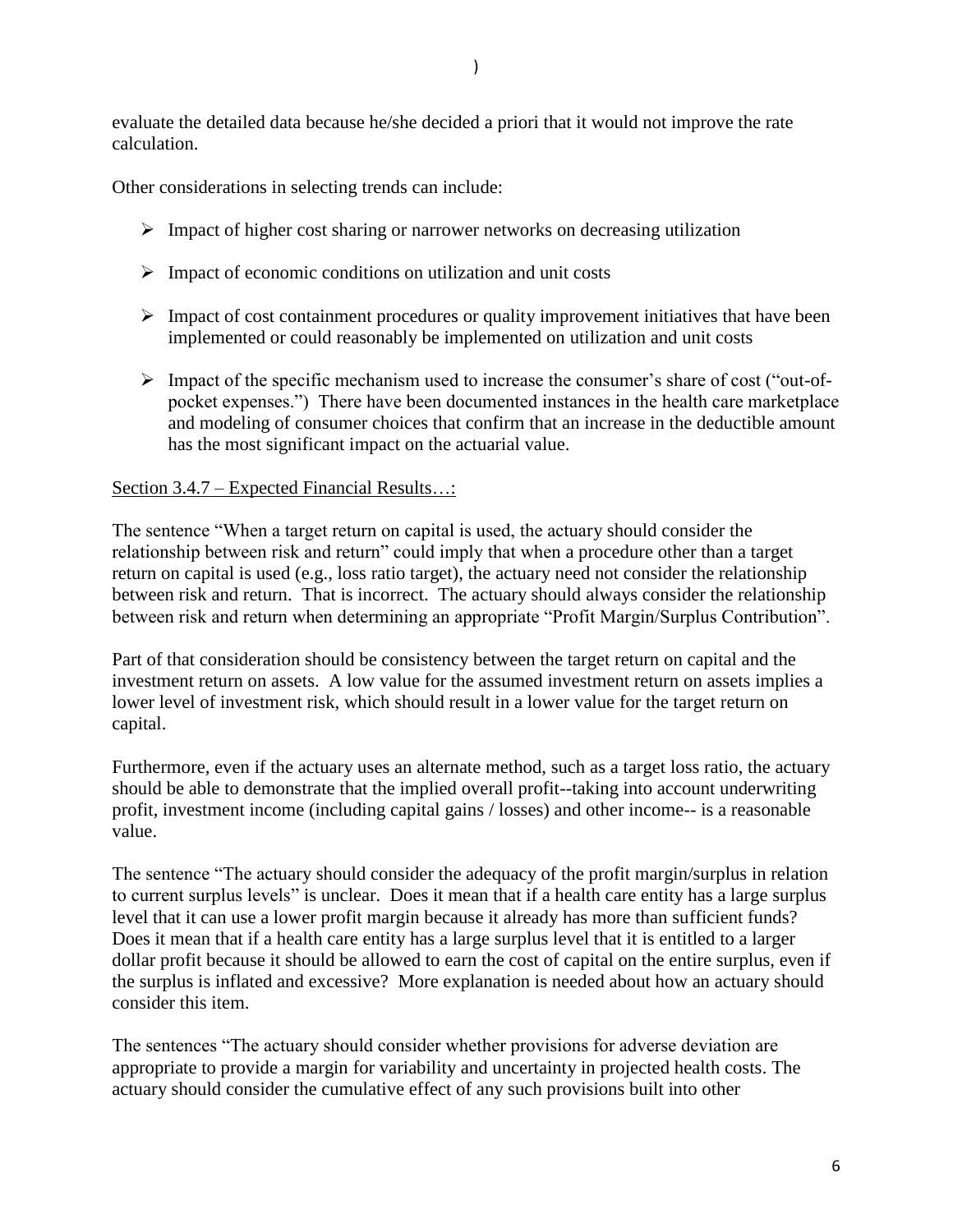assumptions" appears to imply that the actuary can include hidden additional profit margins in various places in the filing by using values for various parameters / assumptions that are higher than the expected value. Such a procedure is not appropriate. All the projections in the filing for various costs such as benefits and expenses should be based upon the expected future reasonable values. If the actuary believes that various margins for variability and uncertainty need to be included in the rate, those provisions should be explicitly included as part of the underwriting profit provision instead of being hidden and dispersed in various other components of the rate calculation.

# Section 3.4.9 – Expected Impact of Reinsurance and Other Financial Arrangements:

The sentence starting "The actuary should consider how risk sharing, risk adjustment, or reinsurance payments should be reflected …" should be made more expansive. Possible wording is "The actuary should consider how risk sharing, risk adjustment, reinsurance payments, risk corridors and other financial arrangements should be reflected …"

## Section 3.6 – Use of Business Plans to Project Future Results:

If the actuary considered business plans in preparing the filing, that should be explicitly stated in the filing, along with whether or not the filing actuary used the assumptions contained in the business plan.

When the actuary uses the assumptions from the business plan, there should be an explanation of why that was appropriate.

Also, when the actuary does not use the assumptions in the business plan, there should be an explanation of why the actuary believed those assumptions were not appropriate for the filing.

# Section 3.7 – Use of Past Experience to Project Future Results:

The sentences "The actuary should determine whether past claims experience can be used to project future results. The actuary should also determine the extent to which past experience trends are relevant to assumed future trends" implies that the actuary could choose not to use actual historical claims experience and trends for the filing. If the actuary makes that determination, there should be an explanation of why such data were not used, since typical actuarial analyses are based on the premise that the historical information forms an appropriate starting basis for making future projections.

The sentence "The filing actuary should update prior earned premium and incurred claim estimates to reflect premium and claim development experience to date when, in the actuary's professional judgment, the difference is material" is unclear. Is that referring to a situation where the original data were in error and a correction has been made? Is it referring to a situation where more recent data are available than was originally used in preparing the filing? In any case, how can the actuary know whether "the difference is material" unless the actuary actually uses the new data and compares the results to that obtained from using the prior data. In any circumstance, the reason for a revision of interpretation of the data should be fully